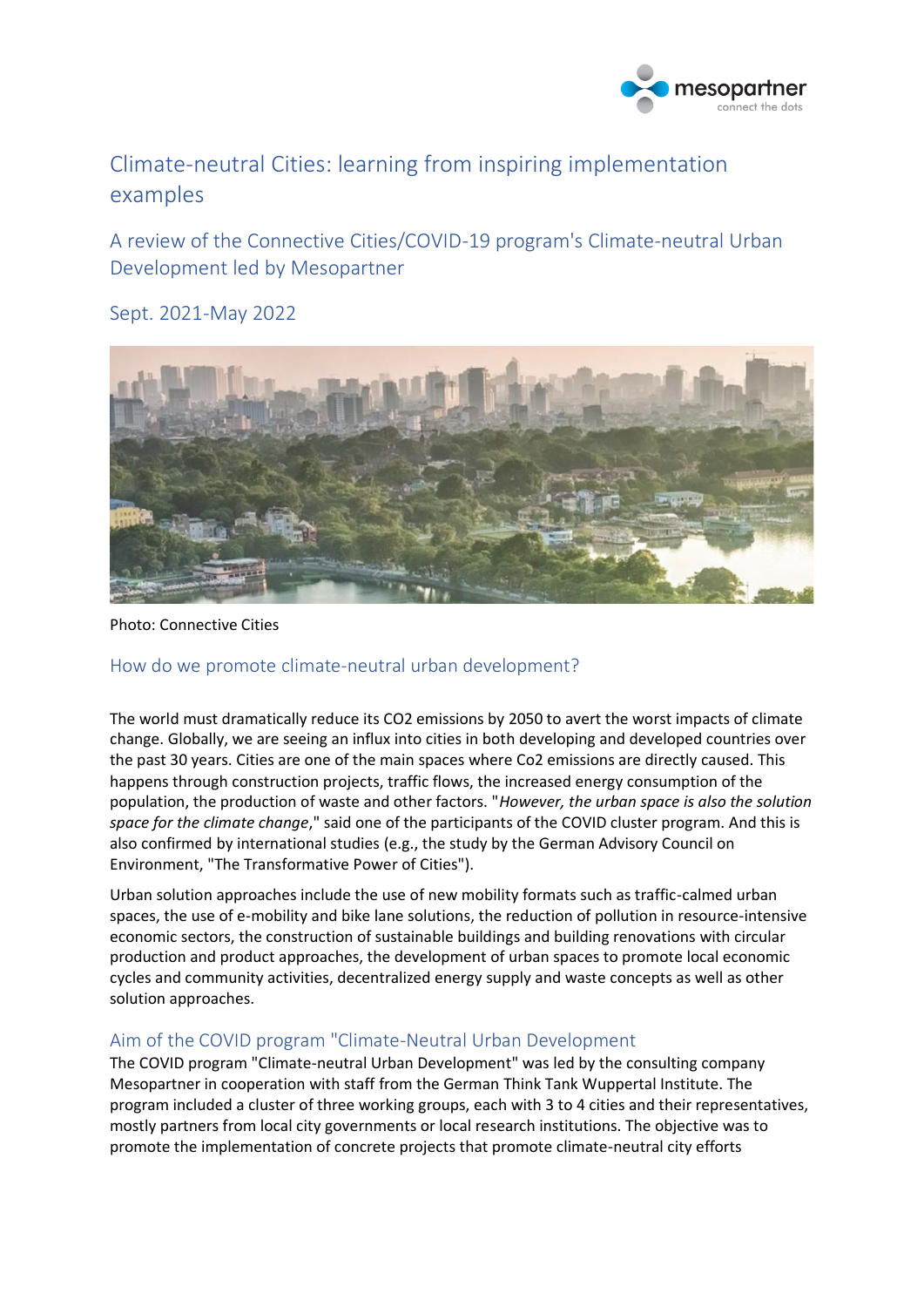

The three working groups had the following focus areas:

- Working Group 1: Mobility solutions in cities.
- Working group 2: The transformation of urban spaces and reuse of "urban space" through new community formats and mobility solutions
- Working Group 3: a mixed group linking urban energy, mobility and space approaches.

Already during the formation of the working groups, it became clear that solution approaches often overlap or that different solution approaches create synergies. This also enabled an exchange of experiences between the working groups of the cluster. The participating cities in the program were Bhuj/Ahmedabad, Belo Horizonte, Kochi, Lalitpur, Dortmund, Buenos Aires, Quito, Montevideo, Hamburg, Kigali, Kisumu and Bremen.

# The "focus cities" approach

The cluster's management consortium was able to build on existing city linkages. Due to the short duration of the COVID program, it was aimed to select specific cities as "focus cities" that showed particular interest and effort to implement climate-neutral initiatives. A network was built around the focus cities, integrating both cities that have special experience on the respective working group topics or cities that have an interest in learning from others on these topics. The focus cities of the three working groups were Lalitpur, Belo Horizonte, Buenos Aires, Kigali and Bhuj/Ahmedabad.

*Figure 1: Approach of the COVID program "Climate-neutral City Development*



## *Source: Mesopartner*

# First, second and third process steps of the cluster: From ideas to concrete project proposals

In the first step, project ideas were developed in the respective working group. It became clear that many project ideas were also of interest to other cities. Some of the project ideas that emerged are briefly mentioned below:

• the creation of a bicycle traffic concept using the example of the bicycle paths in Lalitpur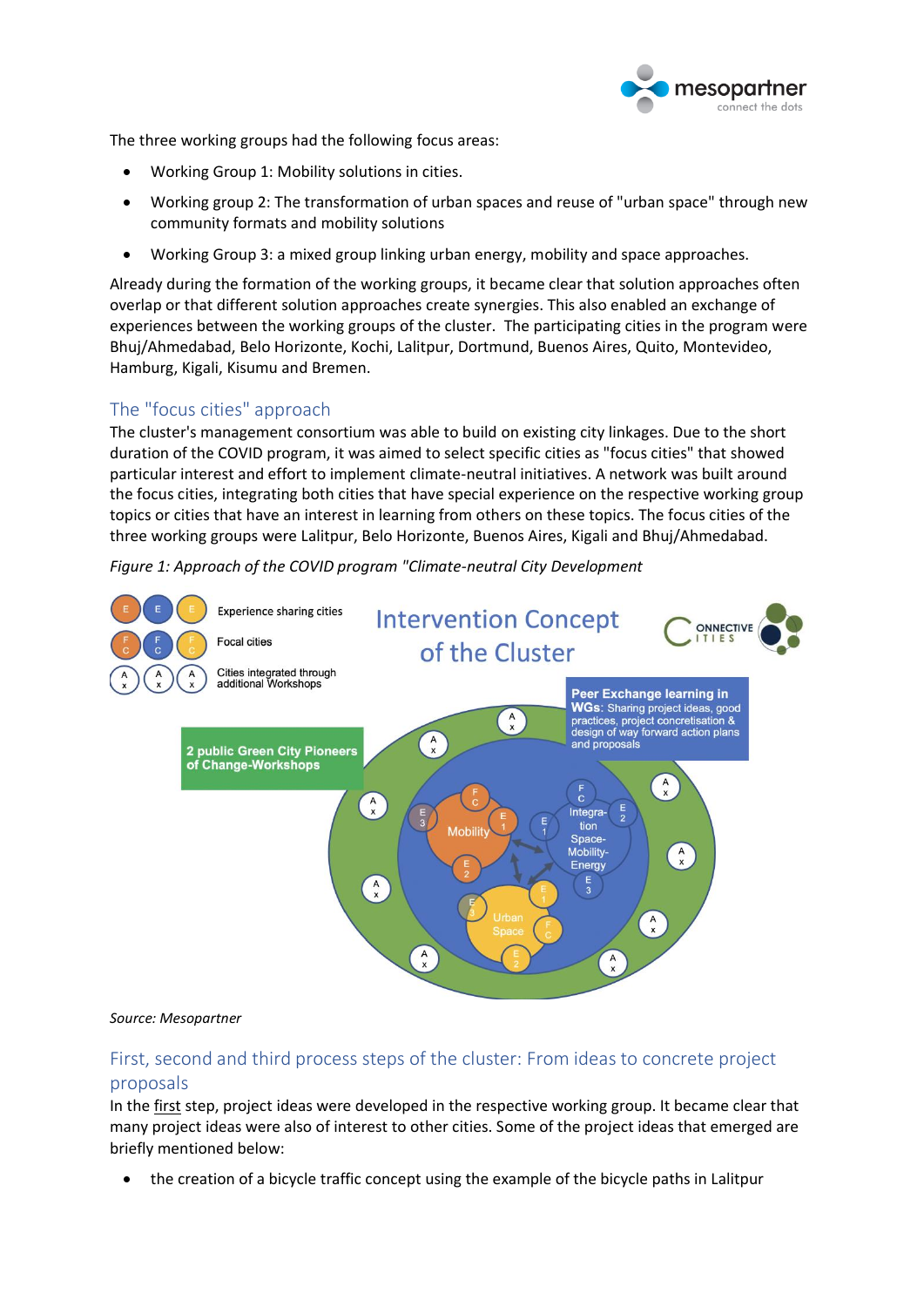

- the creation of a child-friendly environmental zone in the neighbourhood and the design of speed-reduced recreation areas
- Greening rooftops to create a sustainable and green urban environment and combining it with renewable energy solutions and urban gardening activities
- Municipal bio-waste management at the neighbourhood level in collaboration with local citizens
- Promotion of traffic-calming zones in Kigali
- Increasing green, retention and infiltration areas in cities.
- Application of sensor technologies to analyse neighbourhoods and places with high Co2 emissions.
- Planning pop-up bike lanes and building safe bike lanes.
- Last-mile connectivity solutions and e-based logistics solutions in the centre of cities.

In bilateral meetings with the focus cities and other interested and experienced cities, the topics of interest were explored, and the management team also looked at which city experiences would be useful to network with each other. The management team in the program took on an important role in the phase to subsequently link cities with similar interests in a way that was as demand-oriented as possible.

In the second step of the project, larger network meetings were organized in each working group. Here, the cities in the respective working group exchanged their experiences and presented inspiring implementation approaches. A variety of solution approaches and experience reports were exchanged here, including the creation of a pollution mapping and the e-mobility concept of Kigali, first last mile connectivity approaches in Buenos Aries, the development of the e-mobility hub in Quito, pop-up lanes in Berlin, environmental zones and bike lanes approaches in Belo Horizonte, the development of first bike lanes and app sharing concepts in Lalitpur, etc.

Based on this concrete exchange across the working groups, further bilateral experience exchange meetings were initiated to further develop initial ideas of prototypes. The prototypes included.

- Delivery/unloading areas and electronic transport via hubs in the old city of Buenos Aires
- Child-friendly and traffic-calming spaces in Bhuj
- Scaling up bicycle infrastructure projects and app-sharing solutions in Lalitpur.

Based on these prototypes, concrete project proposals were developed for the focus cities with the objective to start fundraising for the implementation of the initiatives. In the Urban Space working group, Bhuj will implement the project "Safe access to schools for children through child-friendly and traffic-calmed zones." The mobility-urban space-energy working group developed a project for Belo Horizonte, the establishment of an urban ecology laboratory. The exchanges in the Mobility Working Group eventually led to the project "Applied Technology for Loading and Unloading Public Zones in Buenos Aires".

# Implementation of Green City Pioneer of Change Events

In addition to the internal network exchange in the working groups, the goal of the COVID program was to involve other stakeholders from other cities around the world in the reflection process for new climate-neutral city solutions. For this purpose, two large "Green City Pioneer of Change" workshops were organized, wherein each of them more than 50 international participants were presented. The events had the objective to share good practices as well as to reflect jointly on key success factors and challenges.